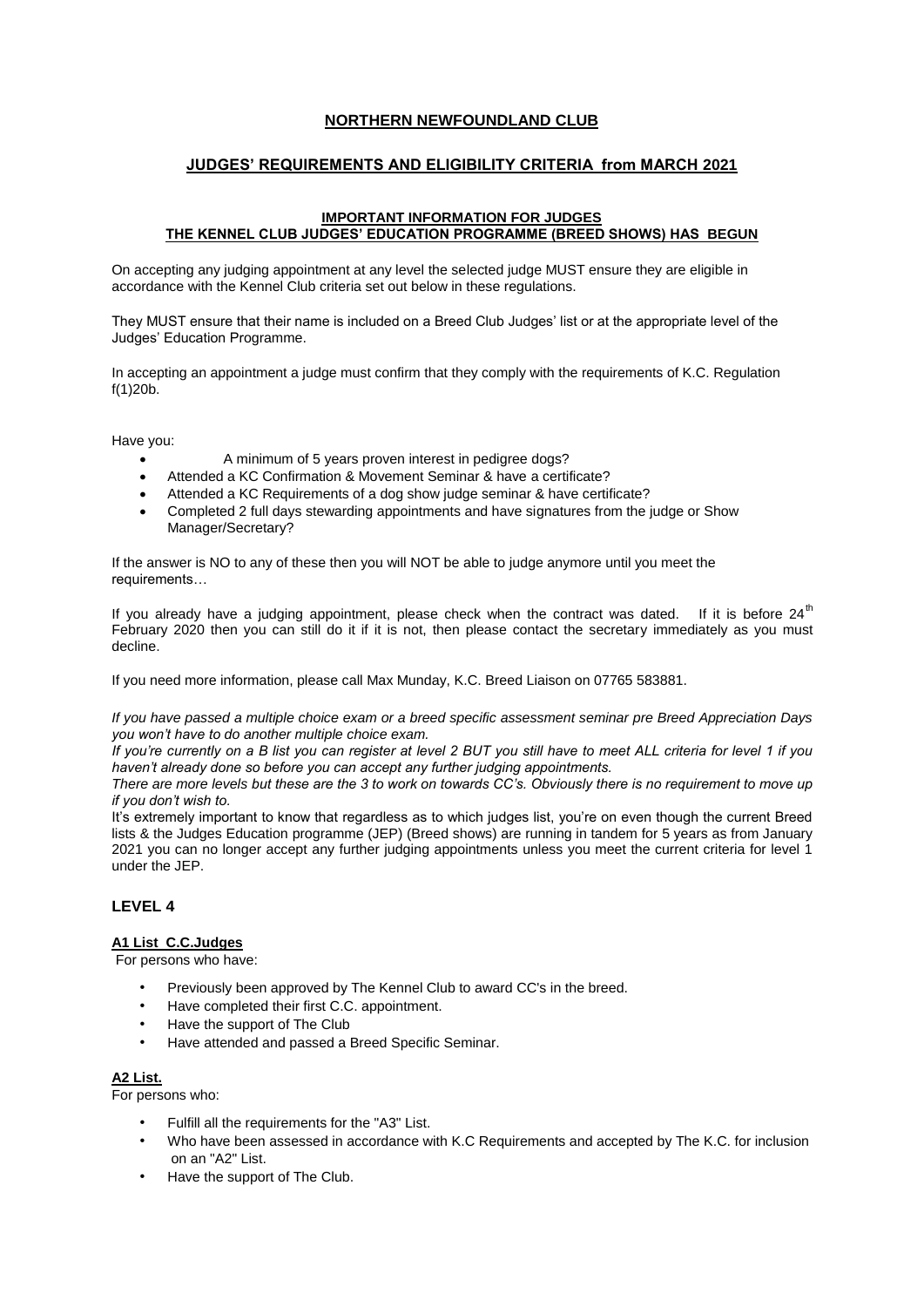# **LEVEL 3 (A3) – Breed specialists**

# **Requirements**

- Undergone a minimum of three mentoring sessions with a minimum of 12 months between first and third session
- Be observed judging a breed club show, breed supported entry show or championship show without CCs
- Completed 12 full-day stewarding appointments (onetime qualification) over a minimum Three-year period.
- Have owned/bred a minimum of three dogs when they obtained their first entry in The Kennel Club Stud Book – save for exceptional circumstances (one-time qualification for first breed in which a judge awards CCs)
- Have achieved the relevant hands-on experience in line with the stated requirements for the relevant stud book band.
- Have a minimum of SEVEN years judging experience in the Breed.
- Have the support of The Club.
- To have judged the Breed at a minimum of EIGHTEEN Open Shows or Championship Shows without CC's with an adequate geographical spread.
- To have judged a minimum of FIFTY classes.
- To have judged a minimum of SEVENTY dogs.
- To have attended a seminar by a K.C. Accredited Trainer and passed the relevant examination on K.C. Regulations and Judging Procedures.
- To have attended both a Conformation and Movement seminar and passed the "Hands on Assessment" by a K.C. Accredited Trainer.
- To have attended at least ONE Breed Specific Seminar run in accordance with the relevant K.C. Code of Practice and passed an examination and/or assessment where applicable.

# Grandfathering' applications.

From 1 January 2021 eligible judges may submit an application form for consideration to be pre-approved to award Challenge Certificates.

Candidates can self-nominate provided they are included on at least one breed club/council A3 list and/or have a pre-existing JDP credit pass for the relevant breed. Each judge must also meet all The Kennel Club's mandatory requirements for approval to award CCs.

It should be noted that all applications made using the grandfathering system are still subject to approval by the judges committee and The Kennel Club Board. Judges are only able to make one submission per breed, group or Best in Show and there will be no appeal process available. Therefore, judges should ensure they meet the required criteria before making an application.

Those judges wishing to complete a hard copy of the form or to grandfather for groups and Best in Show are asked to complete the relevant questionnaire and submit via our online form.

# **LEVEL 3 (A3) – Non-Breed Specialists**

- **Requirements**
	- Have a minimum of SEVEN years judging experience in any one Breed (to include FIVE years in this Breed)
	- Have the support of the Club.
	- To have Judged the Breed at a minimum of EIGHTEEN Open Shows or Championship Shows without CC's with an adequate geographical spread.
	- To have judged a minimum of FIFTY classes in this breed.
	- To have judged a minimum of SEVENTY dogs of this Breed.
	- To have awarded CC's in at least one other Breed.
	- To have attended a seminar given by a K C Accredited Trainer, and passed the relevant examination on K C Regulations and Judging Procedures.
	- To have attended at both a Confirmation and Movement seminar and passed the "Hands on Assessment" given by a K C Accredited Trainer.
	- To have attended at least ONE Breed Specific Judging seminar run in accordance with the relevant K C Code of Practice and passed an examination and/or assessment where applicable. To have Bred and/or owned a minimum of THREE dogs of any Breed when they have obtained their first entry in the Kennel Club Stud Book. (save in exceptional circumstances).
	- To have stewarded at TWELVE shows over a minimum THREE year period.